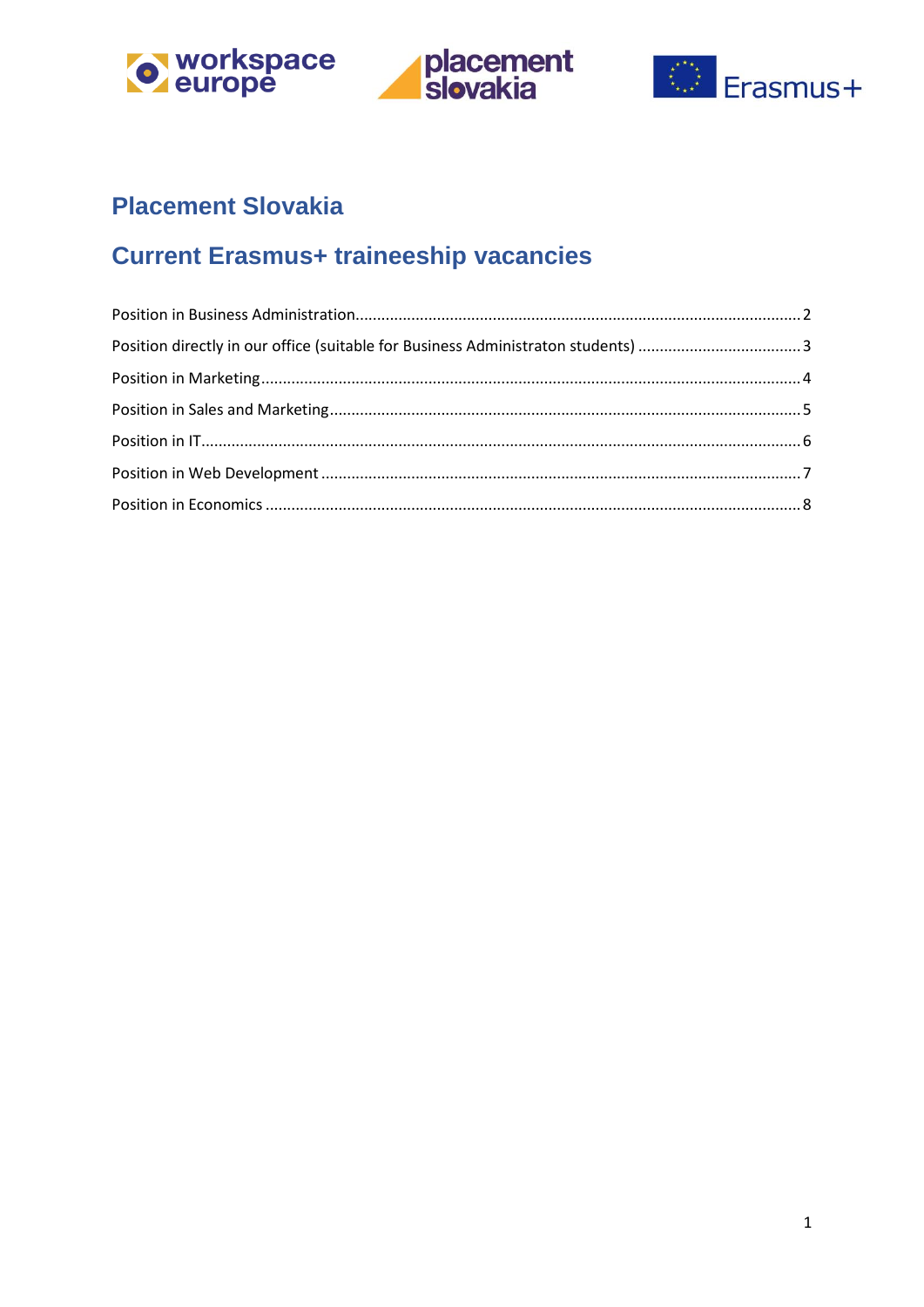





# **Business Support Coordinator**

(Erasmus+ internship in Marketing )

**Location:** Bratislava, Slovakia **Start:** April 2017 **Duration:** 5 months minimum **Working language:** English

#### **This internship is a part of the Placement Slovakia program. All applying candidates have to be confirmed to receive an Erasmus+ learning agreement by their education institution covering the whole internship period.**

#### **Company profile:**

This internship would be for a company which is an online yacht search offering more than 1700 yachts in 60+ destinations worldwide, the best prices and verified content. The company provided an opportunity to work with the team of committed people having one common goal in mind - satisfied customer.

#### **Position description:**

The trainee will be the first point of contact for Charters and Customers. For charters he/she will work on its content and pricing improvement, run the quality checks of existing boats and work of freelancers. For Customers the trainee will provide support during reservation process and help with other inquires.

#### **Qualifications:**

- Very good communication skills,
- working independently,
- well organised and learning fast,
- German, Hungarian and Polish language is a big benefit.

#### **Knowledge and skills the trainee can learn during the internship:**

- Communication skills in VIP customer service and partner conversation,
- Sails skills soft sails,
- Strategic planning and managing small groups of people,
- Get inside in online business, contribute and create something totally new,
- Trainee will learn how to prioritise and get the business focus,
- Learn how to work in the team and how to apply common sense,
- Learn influencing skills as part of communication per impact.

#### **Benefits:**

- **-** Business trips are possible,
- **-** Young and motivated team,
- **-** Freaky Fridays every month where the team spends great time together,
- **-** Free accommodation provided,
- **-** Standard support by our team. For more information check our website [www.placementslovakia.com](http://www.placementslovakia.com/)

#### **Interested candidates please apply by submitting** [an online application form](http://placementslovakia.com/how-to-apply/application-form) **at www.placementslovakia.com**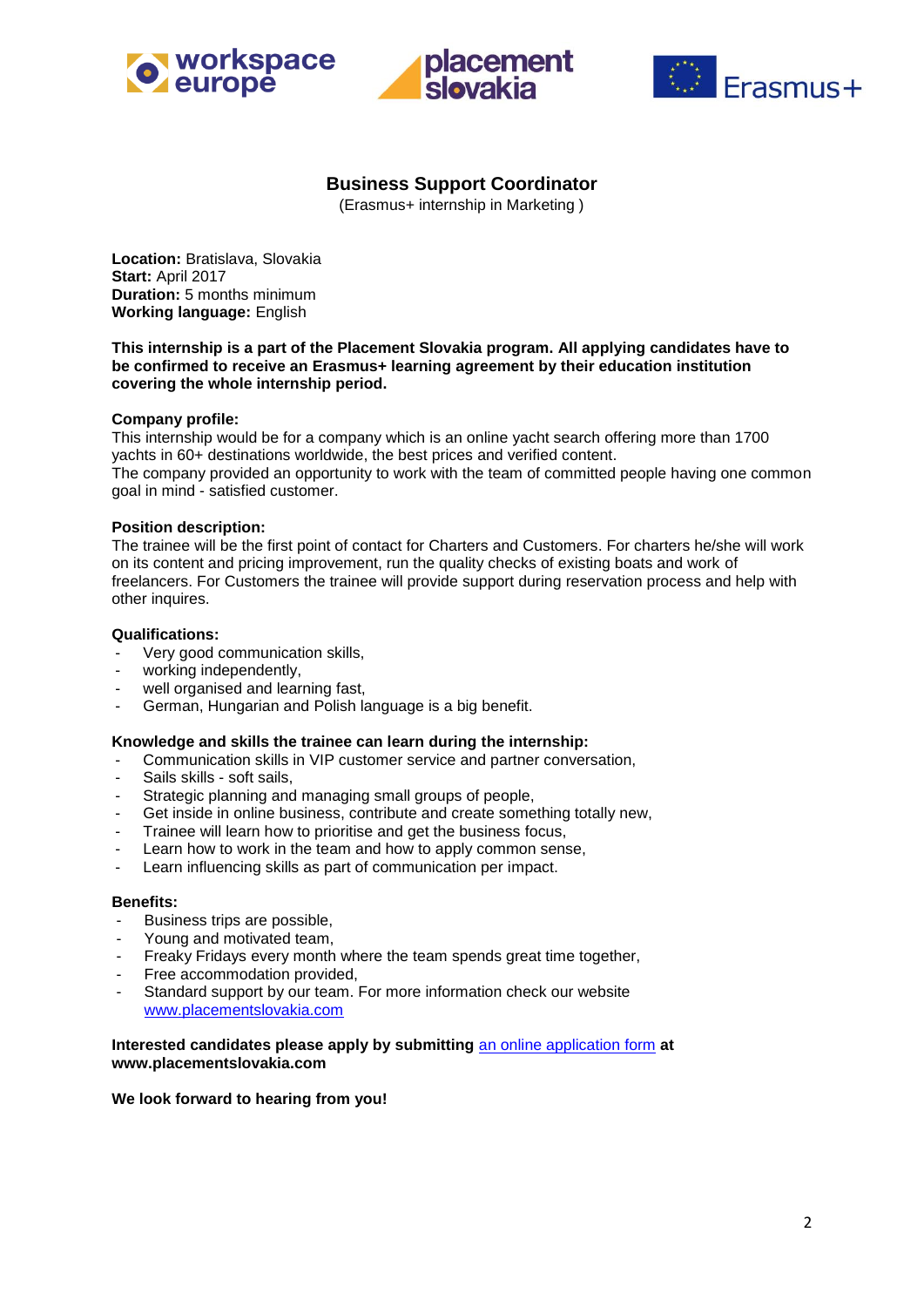





# **Foreign Partners Communication Assistant**

**(Erasmus+ Internship)**

<span id="page-2-0"></span>**Location:** Bratislava, Slovakia **Start:** ASAP **Duration:** 5 months minimum **Working language:** English

**This internship is a part of the Placement Slovakia program. All applying candidates have to be confirmed to receive an Erasmus+ learning agreement by their education institution covering the whole internship period.**

#### **Company profile:**

Let's work with us! This internship would be for the organization WorkSpace Europe itself!

WorkSpace Europe is a Slovak non-profit training organisation focused on preparation of higher education students and graduates to enter the European labour market. WorkSpace Europe is currently the coordinator of the 1st and only Slovak Consortium of Universities for Erasmus+ traineeships.

You will be a support for WorkSpace Europe team and part of the position search process. You will be actively communicating with the foreign partners to find new internship possibilities for Slovak students.

#### **Position description:**

- Partnerships research
- Communication with foreign partners
- Database management
- Administration tasks
- Placement opportunities research
- Preparation of promotional materials (posters, flyers, ..)
- Idea maker (marketing and communication ideas, new partnerships ideas, ...)
- Possible participation at different kind of programme events (job fairs, Erasmus days, meetings with trainees)

#### **Qualifications:**

- English great written and spoken skills
- Very good communication skills
- Good knowledge of Microsoft Office
- Ability to work on your own
- Creativity
- Sense for detail

#### **Knowledge and skills the trainee can learn during the internship:**

- Multitasking; tasks prioritizing
- Formal communication skills
- Recruiting and HR skills
- Marketing skills

#### **Benefits:**

- Free accommodation provided
- Public transportation ticket
- Pleasant working atmosphere
- Standard support by our team. For more information check our website www.placementslovakia.com

#### **Interested candidates please apply by submitting** [an online application form](http://placementslovakia.com/how-to-apply/application-form) **at www.placementslovakia.com**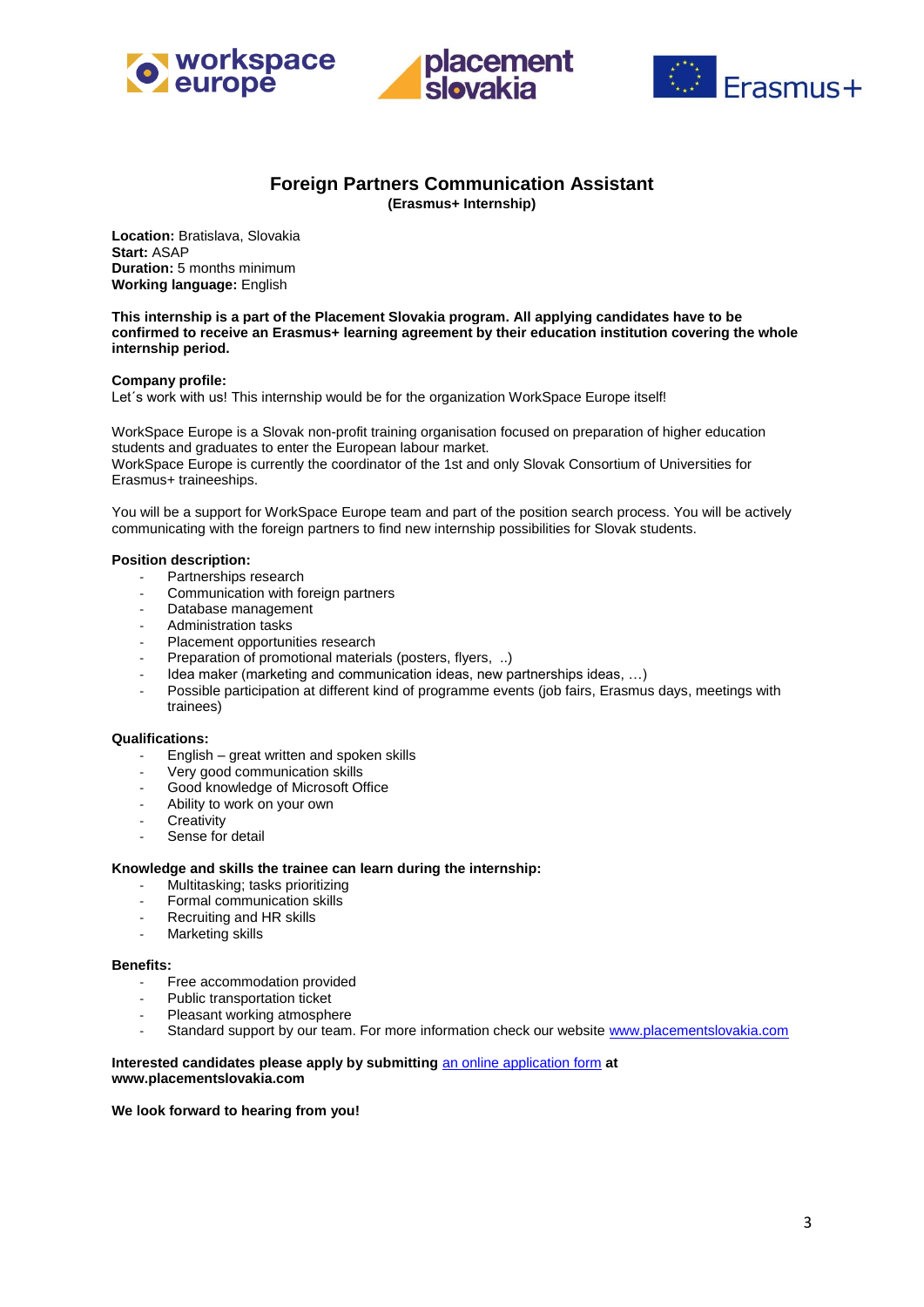





# **Marketing Assistant**

(Erasmus+ internship in Real Estate Sector)

<span id="page-3-0"></span>**Location:** Bratislava, Slovakia **Start:** April 2017 **Duration:** 5 months minimum **Working language:** English

**This internship is a part of the Placement Slovakia program. All applying candidates have to be confirmed to receive an Erasmus+ learning agreement by their education institution covering the whole internship period.**

## **Company profile:**

The company is the world's largest privately - held commercial real estate services firm. The company advises and represents clients on all aspects of property occupancy and investment, and has established a preeminent position in the world's major markets, as evidenced by its frequent involvement in many of the most significant property leases, sales and management assignments. Founded in 1917, it has approximately 250 offices in 60 countries, employing more than 43,000 professionals. It offers a complete range of services for all property types, including leasing, sales and acquisitions, equity, debt and structured finance, corporate finance and investment banking, corporate services, property management, facilities management, project management, consulting and appraisal.

#### **Position description:**

- **-** Marketing support of the team working on various real estate projects
- **-** Translation tasks
- **-** Data research
- **-** Taking care of webpage content and social channels content
- **-** Media monitoring

#### **Qualifications:**

- **-** Strong written English skills
- **-** Excellent PC Knowledge (MS Office, Excel, Word, Power Point)
- **-** Excellent communication skills
- **-** Creativity and great attention to detail
- **-** Marketing education as a plus

#### **Knowledge and skills the trainee can learn during the internship:**

- **-** Interpersonal and communication skills
- **-** Experience with marketing of a real estate international company
- **-** Work experience from big international company

#### **Benefits:**

- **-** Free accommodation provided
- **-** Meal vouchers
- **-** Standard support by our team. For more information check our website [www.placementslovakia.com](http://www.placementslovakia.com/)

#### **Interested candidates please apply by submitting** [an online application form](http://placementslovakia.com/how-to-apply/application-form) **at www.placementslovakia.com**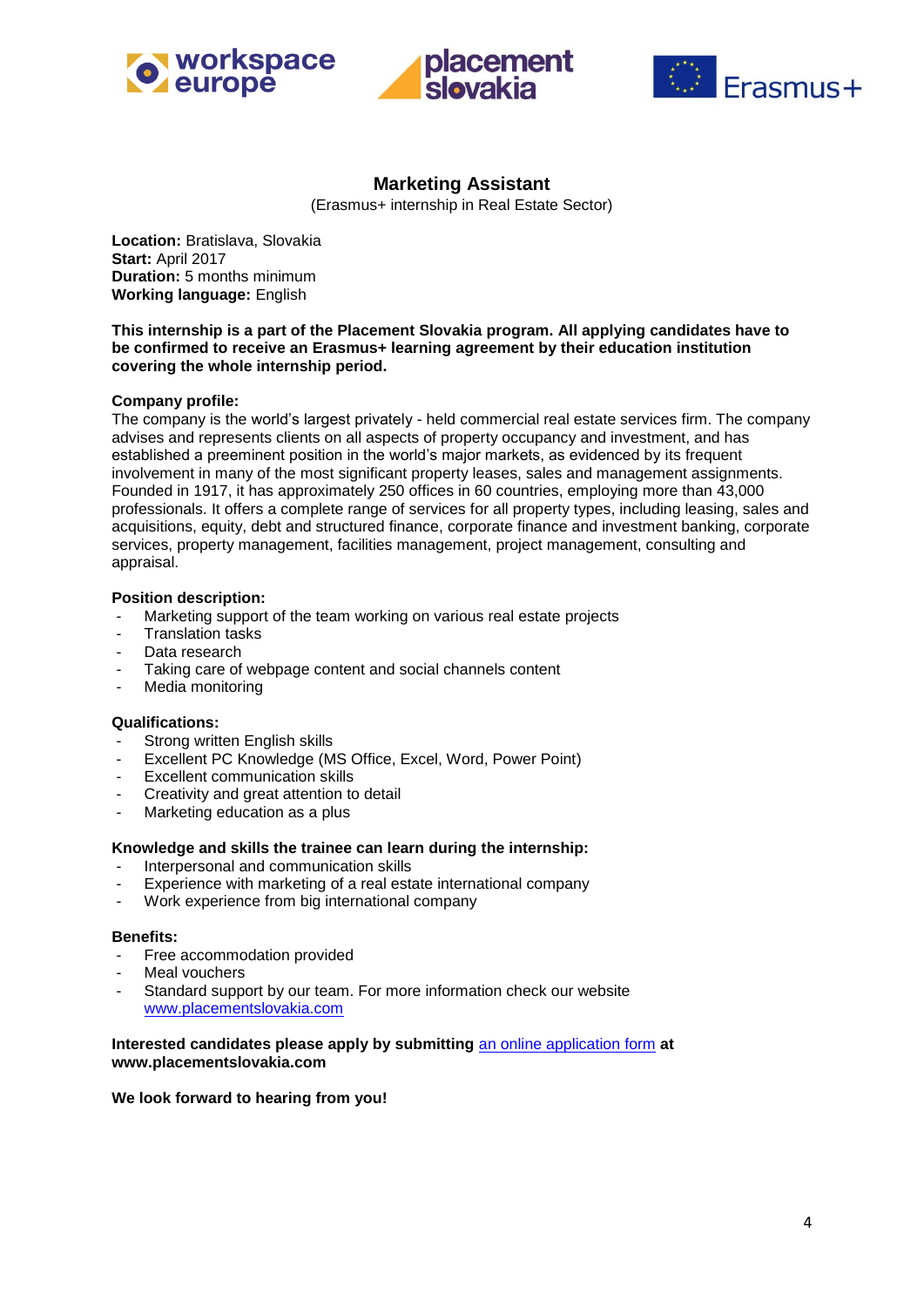





## **Sales and Marketing Assistant (Erasmus+ Internship in Sales)**

<span id="page-4-0"></span>**Location:** Bratislava, Slovakia **Start:** May 2017 **Duration:** 5 months minimum **Working language:** English and German

### **This internship is a part of the Placement Slovakia program. All applying candidates have to be confirmed to receive an Erasmus+ learning agreement by their education institution covering the whole internship period.**

#### **Company profile:**

This opportunity would be for Slovak branch of an international company which specializes in international and domestic relocations and removals of personal property.

The company was founded with the sole aim of fulfilling the requirements of the most demanding clients in removal services.

The portfolio of clients includes international companies, diplomats from various countries and individual people who have decided to move.

#### **Position description:**

The trainee will be responsible for acquisition of a new potential customers within DACH countries (Germany, Austria and Switzerland) and South Korea.

Also, the trainee will be assisting in a preparation of quotations for an international moving of personnel effects and household goods.

#### **Qualifications:**

- Active interest in sales and marketing
- Good level of English language
- Good level of German language

## **Knowledge and skills the trainee can learn during the internship:**

The trainee will get acquainted with the relocation and logistics industry.

The knowledge how to calculate volume of the removal, how to prepare a quotation for truck, air and sea transportations will be obtained as well.

#### **Benefits:**

- Free accommodation provided
- Pleasant working atmosphere
- Standard support by our team. For more information check our website [www.placementslovakia.com](http://www.placementslovakia.com/)

#### **Interested candidates please apply by submitting** [an online application form](http://placementslovakia.com/how-to-apply/application-form) **at www.placementslovakia.com**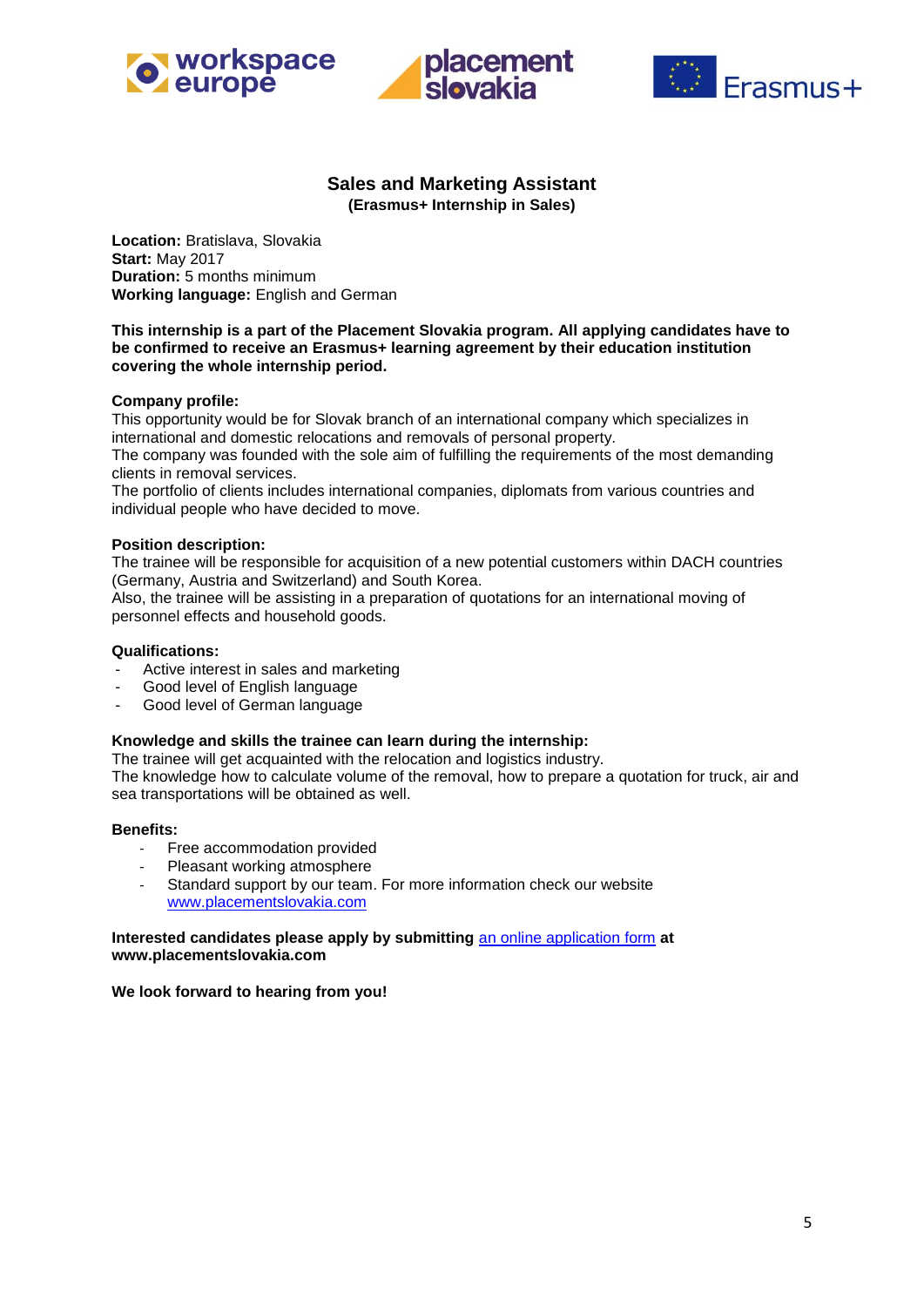





# **IT System Administrator**

(Erasmus+ internship in Marketing )

<span id="page-5-0"></span>**Location:** Bratislava, Slovakia **Start:** April 2017 **Duration:** 5 months minimum **Working language:** English

**This internship is a part of the Placement Slovakia program. All applying candidates have to be confirmed to receive an Erasmus+ learning agreement by their education institution covering the whole internship period.**

#### **Company profile:**

This internship position is for a community-driven organization devoted to empowering ICT innovation in Europe. It provides an environment for ICT innovation community interaction that is both virtual and physical. In particular, its crowd evaluation tools for publications have been recognized by the European Commission as a ground breaking approach to supporting idea dissemination.

The organization is currently seeking an intern to assist the Conference Managers team in Bratislava to support and lead its conference activities in cooperation with researchers and industry around the globe. This role may be a starting point in your career, giving the intern the possibility of progression to more senior roles.

#### **Position description:**

Contribution to the maintenance and evolution of existing tools which support the events organization and publications

#### **Qualifications:**

- University student of computing or other related disciplines;
- Administration of Virtual Machines;
- Knowledge of Docker containerization and orchestration;
- Experience with distributed version control systems such as Git;
- Familiarity/Experience of functional programming languages (Haskell, Common Lisp, others) will be considered a strong plus;
- Experience working with Linux environments (Debian/Ubuntu, RedHat);
- Experience with relational DBMSs;
- Experience with web-servers and application containers management (nginx, apache, Tomcat);
- Experience and knowledge of agile methodologies, software design methods are considered a plus

#### **Knowledge and skills the trainee can learn during the internship:**

- Autonomous thinking and problem solving skills;
- Prioritization, time management skills and capability to adapt to dynamic environments;
- Ability to work hands-on and with limited supervision;
- Attitude to collaborative working;
- Working knowledge of the English language (written and spoken) is essential
- Sound computer skills and ability to quickly learn new technical interfaces
- Service minded, positive and team-oriented

#### **Benefits:**

- **-** Free accommodation provided
- **-** Standard support by our team. For more information check our website [www.placementslovakia.com](http://www.placementslovakia.com/)

#### **Interested candidates please apply by submitting** [an online application form](http://placementslovakia.com/how-to-apply/application-form) **at www.placementslovakia.com**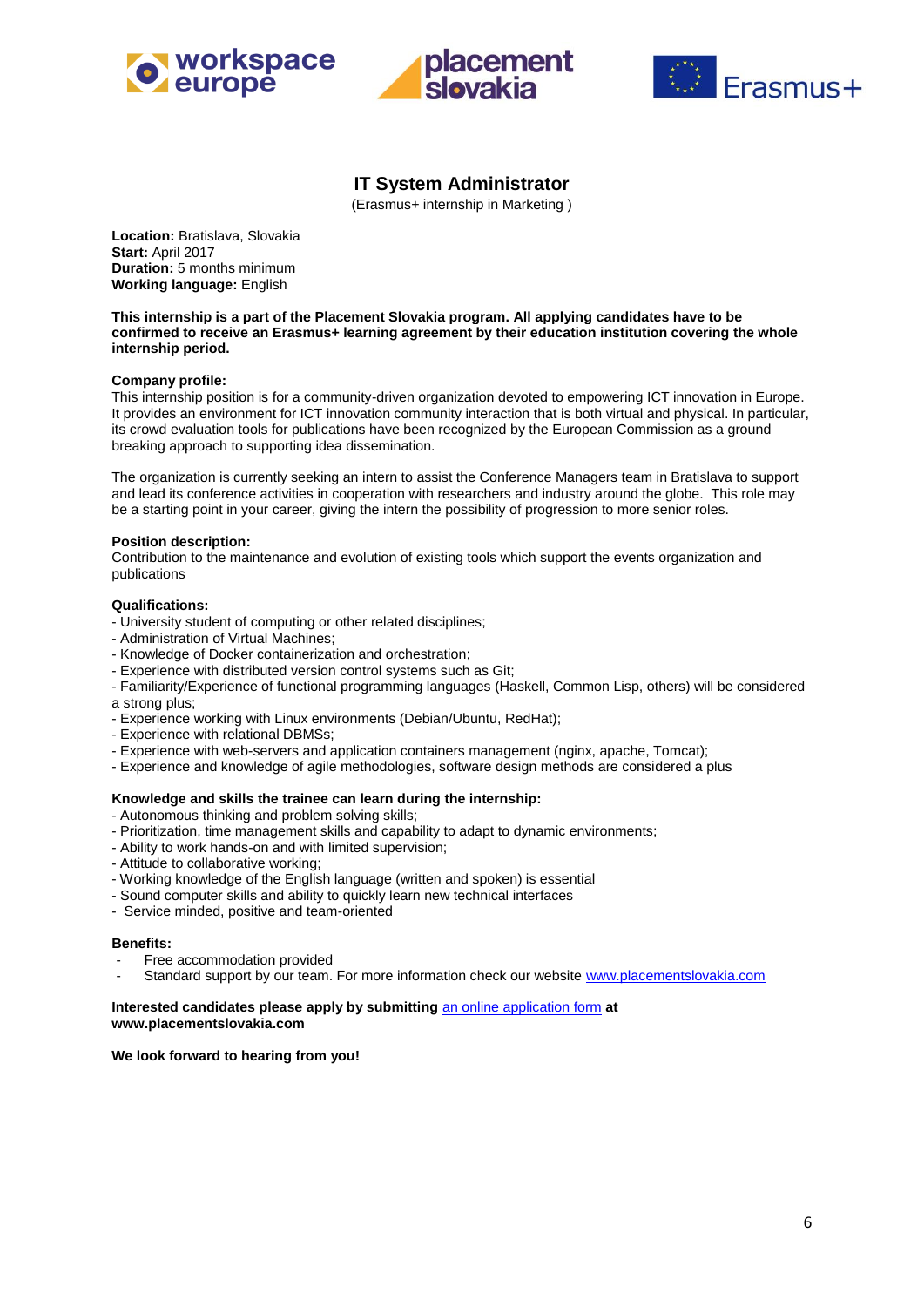





# **Junior Web Developer**

(Erasmus+ internship in IT)

<span id="page-6-0"></span>**Location:** Bratislava, Slovakia **Start:** April 2017 **Duration:** 5 months minimum **Working language:** English

**This internship is a part of the Placement Slovakia program. All applying candidates have to be confirmed to receive an Erasmus+ learning agreement by their education institution covering the whole internship period.**

## **Company profile:**

This internship would be for a small IT company which has developed an online business management software, an integrated solution of CRM, project management and sales tracking.

### **Position description:**

- Implementation of new technologies,
- Creating and updating existing modules of company products,
- New technologies possibly used as company products testing.

#### **Qualifications:**

- Programming in object oriented language such as C++, Java, etc.
- C style
- Knowledge of SQL database language
- Javascript knowledge, HTML, CSS, PHP.

## **Knowledge and skills the trainee can learn during the internship:**

A trainee will get an opportunity to work by himself, to create new ideas and deepen the knowledge of the programming languages.

#### **Benefits:**

- Free accommodation provided
- Standard support by our team. For more information check our website [www.placementslovakia.com](http://www.placementslovakia.com/)

#### **Interested candidates please apply by submitting** [an online application form](http://placementslovakia.com/how-to-apply/application-form) **at www.placementslovakia.com**